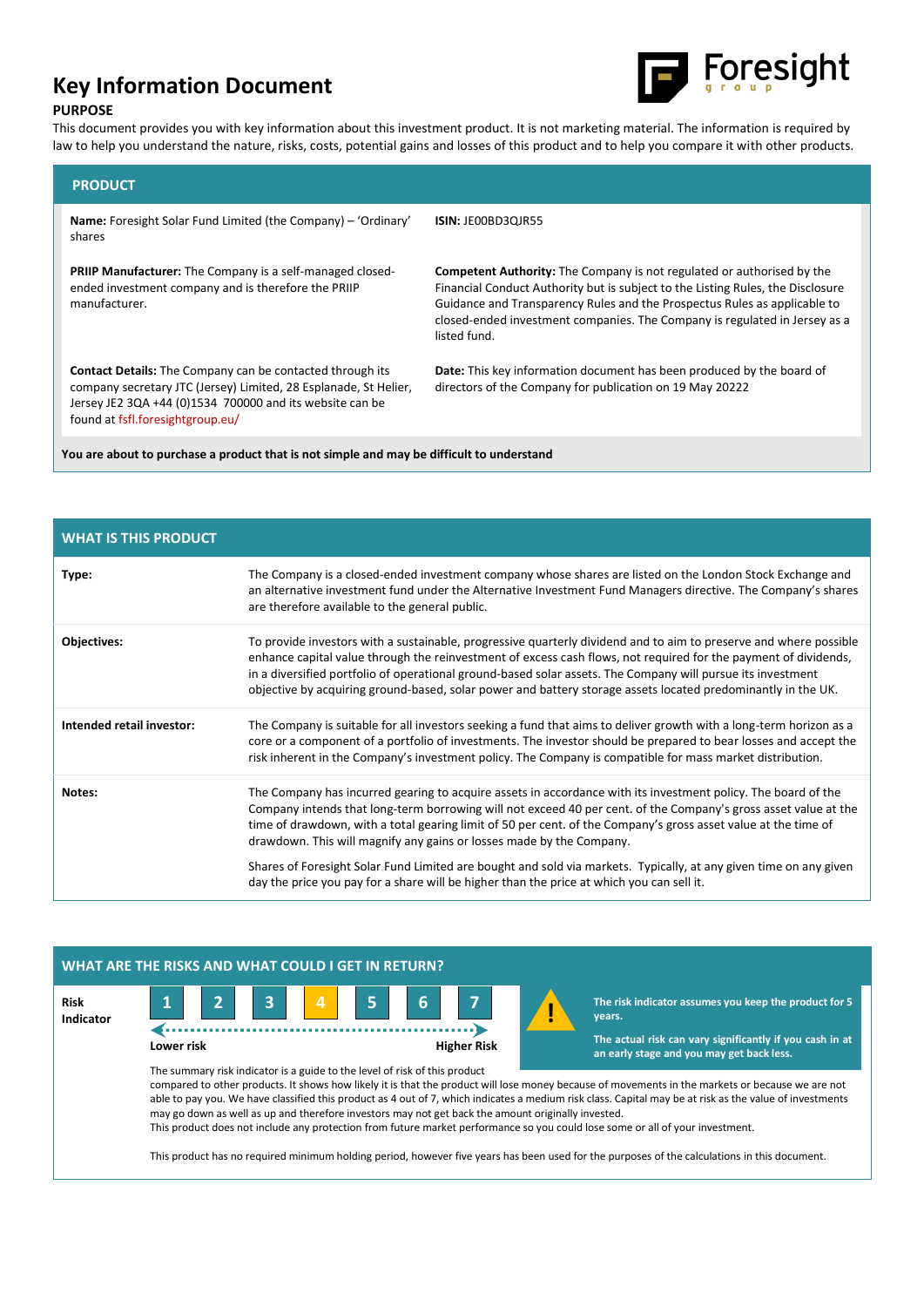### **WHAT ARE THE RISKS AND WHAT COULD I GET IN RETURN?**

## **Performance**

**Scenarios**

The table shows the amount you could get back over the recommended holding period, under different scenarios, assuming that you invest £10,000. The scenarios shown illustrate how your investment could perform. You can compare them with the scenarios of other products.

| <b>Investment £10,000</b><br><b>Scenarios</b> |                                     | 1 year    | 3 years   | 5 years<br>Recommended<br>holding period |
|-----------------------------------------------|-------------------------------------|-----------|-----------|------------------------------------------|
| <b>Stress</b>                                 | What you might get back after costs | £1.627    | £6.239    | £5,365                                   |
|                                               | Average return each year            | $-83.73%$ | $-15.55%$ | $-11.71%$                                |
| Favourable                                    | What you might get back after costs | £12.558   | £15.666   | £18.725                                  |
|                                               | Average return each year            | 25.58%    | 16.14%    | 13.37%                                   |
| <b>Moderate</b>                               | What you might get back after costs | £10,427   | £11,343   | £12,340                                  |
|                                               | Average return each year            | 4.27%     | 4.29%     | 4.30%                                    |
| Unfavourable                                  | What you might get back after costs | £8,667    | £8,223    | £8,142                                   |
|                                               | Average return each year            | $-13.33%$ | $-6.32%$  | $-4.03%$                                 |

The scenarios presented are an estimate of future performance based on evidence from the past on how the value of this investment varies and are not an exact indicator. What you get will vary depending on how the market performs and how long you keep the investment.

The stress scenario shows what you might get back in extreme market circumstances and it does not take into account the situation where we are unable to pay you.

The figures shown include all the costs of the product itself, but may not include all the costs that you pay to your advisor or distributor. The figures do not take into account your personal tax situation which may also affect how much you get back.

## **WHAT HAPPENS IF THE COMPANY IS UNABLE TO PAY OUT?**

As a shareholder of the Company which is a listed company you would not be able to make a claim to the Financial Services Compensation Scheme or the Jersey Depositors Compensation Scheme about the Company in the event that the Company is unable to pay out. A default by the Company or any of the underlying holdings could affect the value of your investments.

#### **WHAT ARE THE COSTS?**

**Costs over Time**

The Reduction in Yield (RIY) shows what the impact the total costs you pay may have on your investment return. The total costs take into account one-off, ongoing and incidental costs. The amounts shown here are the cumulative costs of the product itself, for three different holding periods. They include potential early exit penalties. The figures assume you invest £10,000. The figures are estimates and may change in the future.

| <b>Investment £10,000</b><br><b>Scenarios</b> | If you cash in after 1 year | If you cash in after 3<br>years | If you cash in after 5 years<br>the end of the recommended<br>holding period |
|-----------------------------------------------|-----------------------------|---------------------------------|------------------------------------------------------------------------------|
| Total costs                                   | £164                        | £544                            | £1,001                                                                       |
| Impact of return (RIY) per year               | 1.64%                       | 1.64%                           | 1.64%                                                                        |